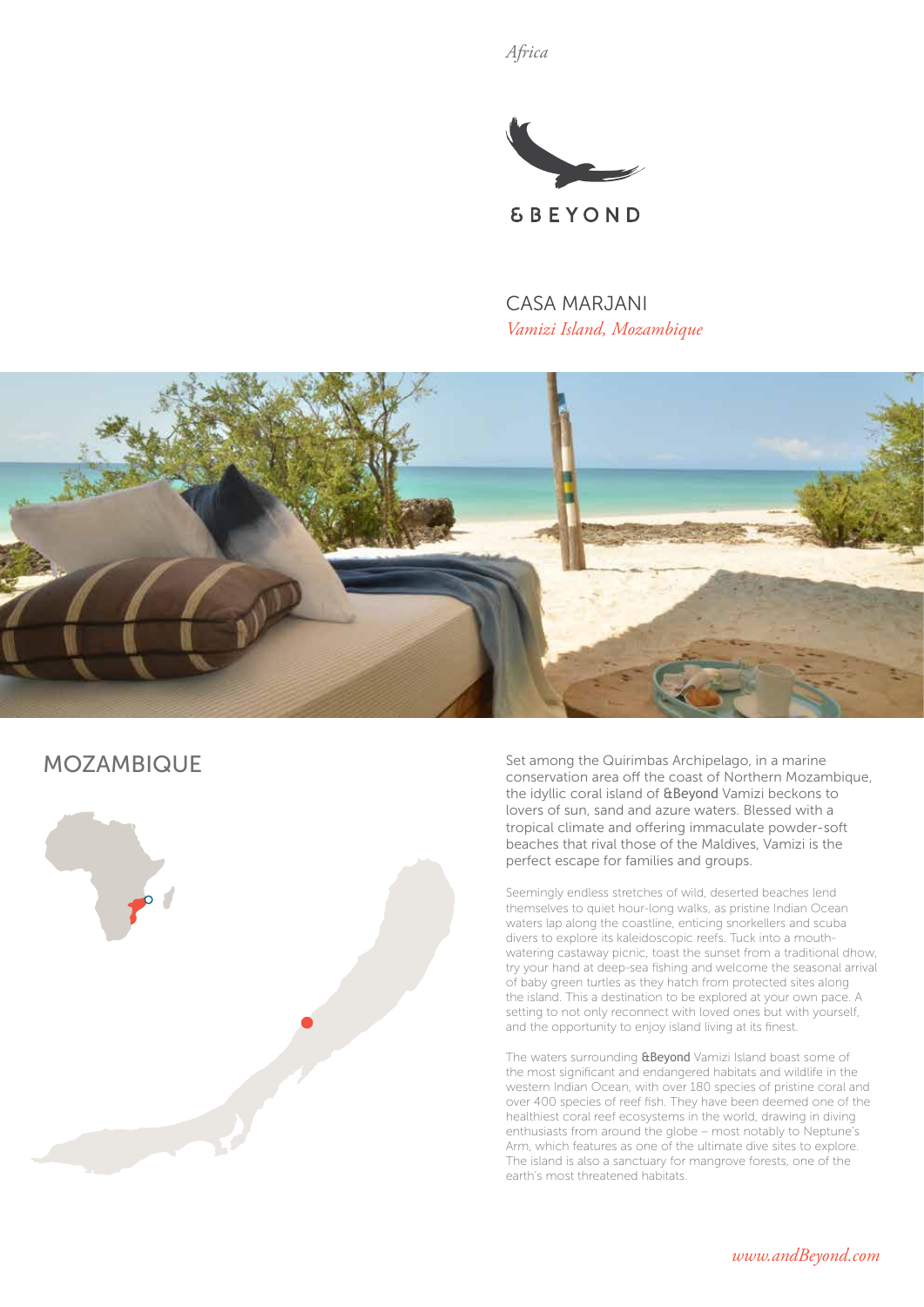



Meaning "coral" in Kimwani, the natural, earthy ambience of &Beyond Vamizi Casa Marjani blends seamlessly into its private beachfront setting. This magnificent "traveller's hideaway" combines design elements which pay tribute to the island's breathtaking surrounds and trinkets, lovingly collected from across the globe, that pay homage to the diverse cultural heritage of the atolls of Mozambique. Backed by a lush forest, this luxury villa boasts five bedrooms, making it the perfect retreat for families.

The master bedroom is ideally situated to make the most of the island's glorious ocean views and boasts a private pocket beach and an ensuite bathroom, complete with a walk-in shower. The second room is also sea-facing and has a private veranda that leads onto the beach and an ensuite bathroom with walk-in shower. Children are oh-so welcome at Casa Marjani, with two bedrooms carefully designed to cater to their needs. These rooms are set back into the forest and feature an ensuite bathroom. Lastly, this coastal oasis offers a spectacular elevated 'treehouse' bedroom with a lovely ensuite bathroom.

The main guest area has a striking palm thatch roof and open sides. Its decking flows into beautifully landscaped gardens offering a tranquil al fresco setting for private dining, accompanied by serenading waves. A mezzanine level makes for a cosy hideaway - perfect for family game time. There is an elevated study behind the master bedroom and an open courtyard, complete with swinging chairs and hammocks, just behind the main guest area. The tower, adorned with stargazing chairs, offers uninterrupted views across the island and up to the night sky. Set within the tower is a breakaway lounge, complete with a day bed. A simply designed beach sala makes use of a traditional dhow sail for shade, and is the ideal retreat to while away sun-drenched days on the beach.

## AT A GLANCE

- Two ocean-facing bedrooms with ensuite bathrooms featuring walk-in showers
- Two children's bedrooms with ensuite bathrooms and one treehouse bedroom • Butler and villa host
- Local chef and housekeeper
- Tower room with stargazing deck and breakaway lounge.
- Mezzanine level with cosy sitting area • Study
- 
- Private beach sala • Beachfront dining area

# WHAT SETS US APART

- Natural luxury
- Direct beach access
- Beautiful beach walks
- Outstanding marine life
- Excellent snorkelling and scuba diving destination
- A range of idyllic beach adventures
- Nesting and breeding site of green sea turtles (seasonal)

### **ACTIVITIES**

- Scuba diving
	- Whale watching (seasonal)
	- Kayaking
	- Traditional dhow cruises
	- Sailing
	- Castaway picnics
	- Guided nature walks
	- Local community visits
	- Deep-sea fishing, ethical spear-fishing, fly-fishing
	- Private in-room yoga sessions (subject to availability)
	- In-room spa treatments
	- Seasonal turtle nesting and hatching excursions

## **ACCESS**

• International scheduled flights to Pemba International Airport (POL) from Johannesburg, Nairobi and Dar es Salaam. This is followed by a one hour connection on a charter flight, aboard a mono-propeller plane to the Vamizi airstrip. Upon landing, guests will be collected by their personal chauffer for a 30 minute scenic drive to their villa.

*"Dreams are visually deceived by reality. For eight months we were creating in our mind an idea of Vamizi as a wonderful holiday destination. After having spent a week here we can quote the famous Greek philosopher: 'Dreams seldom come true'. Vamizi is in fact a reality far better than our idealized paradise. The reason being not only the sea, untouched corals, the pristine beaches the marvelous sightseeing in the estuary, but also the charm of its people. Marjani is a delightful space, it breaths good karma thanks to a very carefully built house and welcoming hosts. Thank you very much for this unforgettable week."*

*&Beyond Vamizi Island guest book*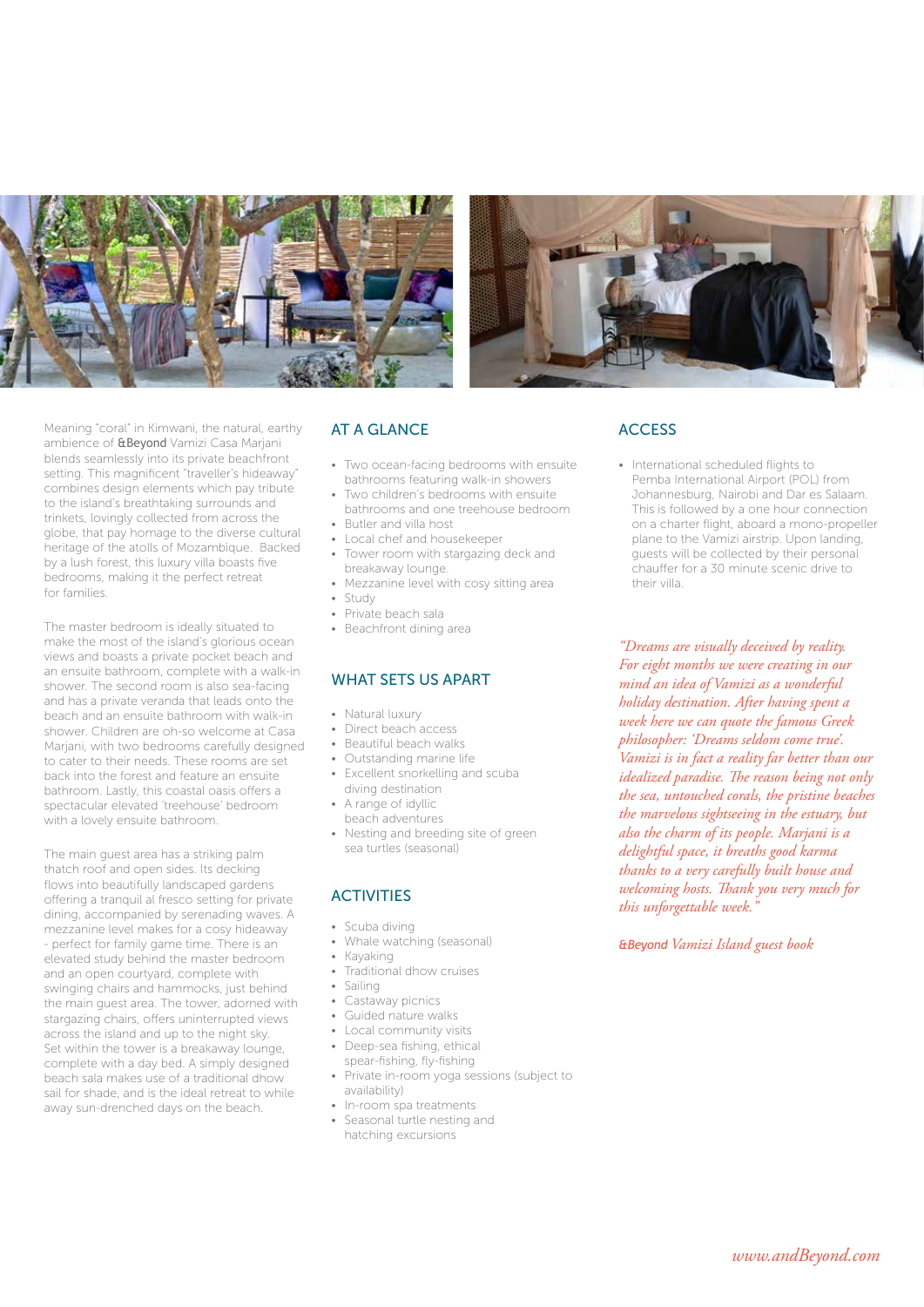







# TABLE OF FACTS

| NUMBER OF ROOMS          | 5 (2 adult ensuite rooms, 2<br>children's ensuite rooms and<br>1 treehouse ensuite room) |
|--------------------------|------------------------------------------------------------------------------------------|
| <b>MAXIMUM GUESTS</b>    | 12 quests                                                                                |
| CHILDREN                 | Children are welcome                                                                     |
| CHII DMINDING            | Arranged on request<br>(additional charge)                                               |
| <b>TRIPLES</b>           | No                                                                                       |
| <b>TWIN BEDS</b>         | All convertible to doubles                                                               |
| <b>OVERHEAD FANS</b>     | Yes                                                                                      |
| <b>MOSQUITO NETS</b>     | Yes                                                                                      |
| <b>BATH</b>              | No                                                                                       |
| <b>INDOOR SHOWER</b>     | Yes                                                                                      |
| <b>OUTDOOR SHOWER</b>    | No                                                                                       |
| SEPARATE W.C.            | Yes                                                                                      |
| <b>IN-ROOM SAFE</b>      | Yes                                                                                      |
| <b>TELEPHONE</b>         | No                                                                                       |
| HAIRDRYFR                | Yes                                                                                      |
| <b>LAUNDRY INCLUDED</b>  | Yes                                                                                      |
| <b>WHEELCHAIR ACCESS</b> | No                                                                                       |
| CHECK IN / CHECK OUT     | Flexible, depending on arrival<br>and departure times                                    |
| <b>KOSHER FOOD</b>       | No                                                                                       |
| <b>POWER</b>             | 24 hours (50% solar.<br>50% diesel generator)                                            |
| <b>INTERNET ACCESS</b>   | Wi-Fi throughout villa                                                                   |
|                          |                                                                                          |

| PRIVATE BEACH DINNERS       | Yes                                                                                                                                                                                                                                       |
|-----------------------------|-------------------------------------------------------------------------------------------------------------------------------------------------------------------------------------------------------------------------------------------|
| CREDIT CARDS                | Visa, MasterCard                                                                                                                                                                                                                          |
| MASSAGE / HEALTH TREATMENTS | In-room treatments                                                                                                                                                                                                                        |
| <b>FXERCISE EQUIPMENT</b>   | Not available                                                                                                                                                                                                                             |
| WFATHER                     | Mozambique's hot weather lasts<br>from October to February, while<br>the winter months from June to<br>August are fine and warm                                                                                                           |
| RAINFALL                    | Rainfall usually occurs between<br>November and March and peaks<br>in January and February. Rain is<br>mostly in the form of<br>afternoon storms                                                                                          |
| <b>TEMPERATURE</b>          | Average daytime temperatures<br>are 25 - 36 °C (77 - 93 °F)<br>in summer and $21 - 32^{\circ}$ C<br>(70 - 80°F) in winter. Water<br>temperature ranges from 26 -<br>31 °C (79 - 88 °F) in summer and<br>21 - 28 °C (70 - 82 °F) in winter |
| <b>BEST TIME TO TRAVEL</b>  | All year round                                                                                                                                                                                                                            |
| MAI ARIA                    | The island is situated in a malaria<br>area and necessary precautions<br>should be taken                                                                                                                                                  |
| <b>AIRSTRIP</b>             | Yes                                                                                                                                                                                                                                       |
| <b>GPS COORDINATES</b>      | S 11º 01' 42.5"<br>E 40° 36' 31.5"                                                                                                                                                                                                        |
| VILLA CLOSURE               | Open year round                                                                                                                                                                                                                           |

#### **NOTE**

- Please note that park fees and government charges may apply. Speak to your travel consultant for more details.
- Drones are not permitted at **&Beyond** reserves, lodges and villas.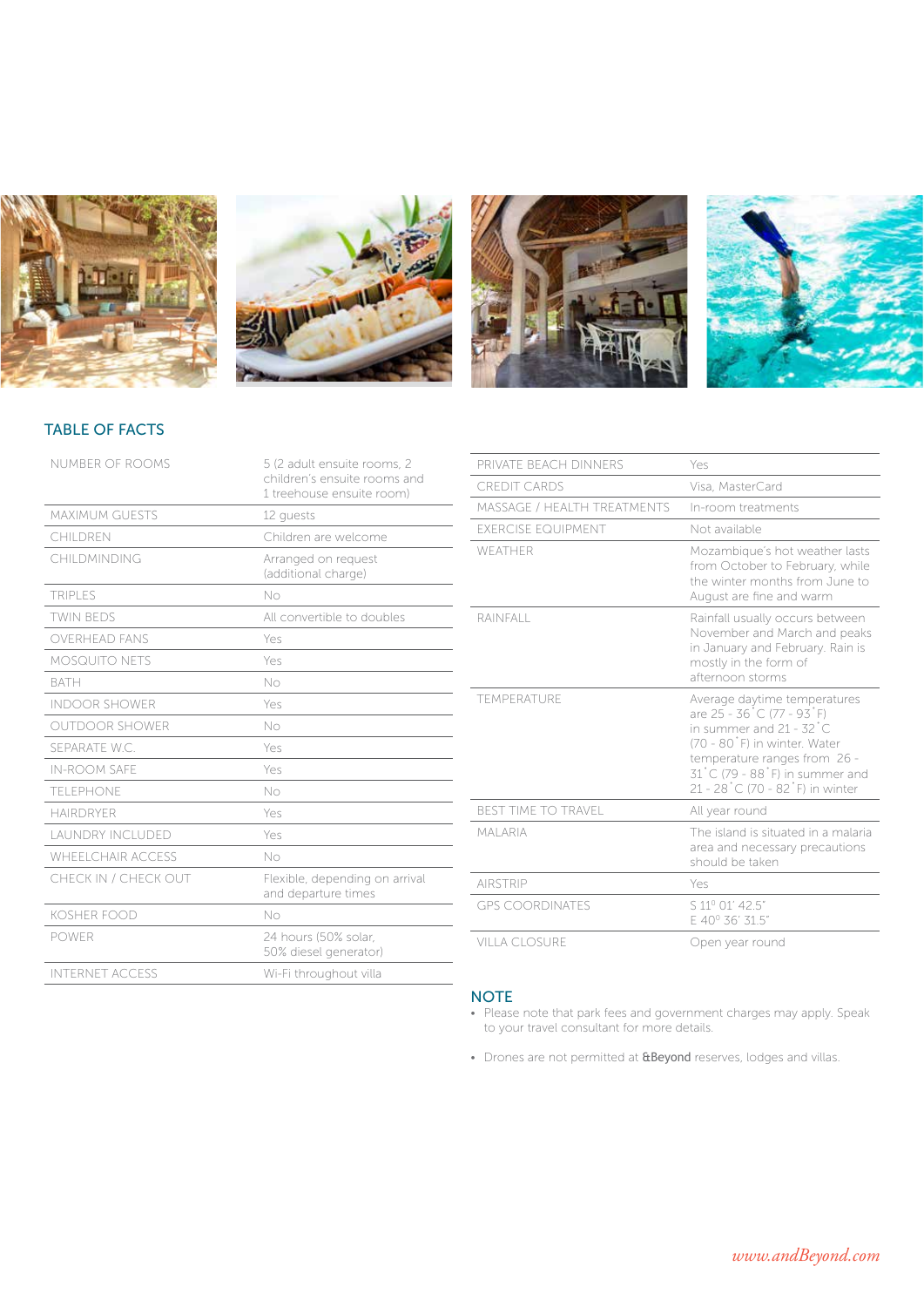Villa Plan Ground Floor